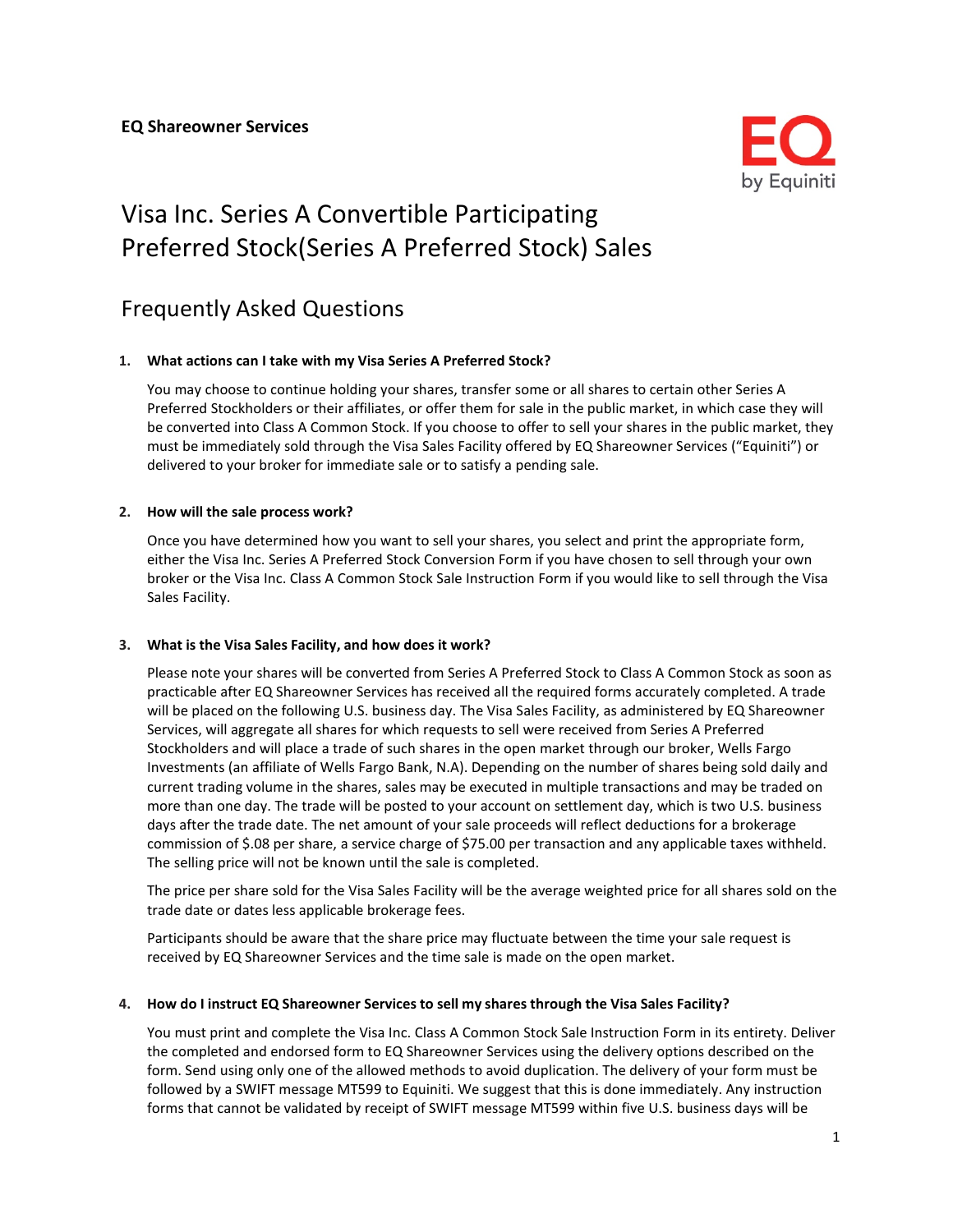canceled. Your shares will not be sold until you resubmit a Visa Inc. Class A Common Stock Sale Instruction Form and a SWIFT message MT599. The administrator of your SWIFT messaging at your bank should be able to determine if your bank has an established Relationship Management Application (RMA) with Equiniti. Be sure to complete the message exactly as described on the Visa Inc. Class A Common Stock Sale Instruction Form. Failure to do so will result in your SWIFT message not reaching the proper destination. Please note that that the Visa Inc. Class A Common Stock Sale Instruction Form must be executed by the authorized contact as identified on EQ Shareowner Service's records. If you do not have an authorized contact on file or need to make a change to the authorized contact, please contact EQ Shareowner Services.

#### **5. How will my sale proceeds be delivered?**

The Visa Inc. Class A Common Stock Sale Instruction Form provides you with the option to receive a wire transfer of the funds or have them delivered to you in the form of a check in USD. Currency options available for wire transfer are USD, Euro or British Pound. Please be sure to complete the appropriate areas on the form to ensure your funds are delivered correctly.

#### 6. Do Series A Preferred Stockholders have to use the Visa Sales Facility provided by EQ Shareowner Services?

No. Although EQ Shareowner Services will offer a Visa Sales Facility through which Series A Preferred Stockholders may request to sell Class A Common Stock, Series A Preferred Stockholders may also use their own broker if they wish. A properly completed request to convert Series A Preferred Stock to Class A Common Stock will need to be received prior to the stock being made available for the broker to request the transfer and sale of shares.

# **7. I have committed to trade these shares through my broker. How do I get the shares to my broker for settlement?**

You must print and complete the Visa Inc. Series A Preferred Stock Conversion Form in its entirety. Deliver the completed and endorsed form to EQ Shareowner Services using the delivery options described on the form. We advise that you contact your broker for assistance in completing this form with the correct information. The Visa Inc. Series A Preferred Stock Conversion Form must be executed by the authorized contact as identified on EQ Shareowner Service's records. If you do not have an authorized contact on file, or need to make a change to the authorized contact, please contact EQ Shareowner Services. EQ Shareowner Services will convert your Series A Preferred Stock, designated for sale, to Class A Common Stock as soon as practicable after all the required forms are received inaccurately completed.

Upon completion of the conversion, a statement will be mailed to your address of record or sent via edelivery, if you have elected that statement delivery option via Shareowner Online. Additionally, you may contact EQ Shareowner Services to confirm the status of your conversion. Once the conversion is completed, your broker may pull the Class A stock into your brokerage account using the DTCC DRS Profile System, in preparation for their sale. Contact your broker to confirm the requirements to initiate a movement of your Class A stock via the DTCC DRS Profile System.

# **8. If I trade through my broker, how does the delivery process work?**

Your shares will be converted from Series A Preferred Stock to Class A Common Stock and made available for electronic delivery to your broker as soon as practicable after EQ Shareowner Services receives all the required forms accurately completed. Your broker must initiate a request to move Class A stock to your brokerage account via the DTCC DRS Profile System. Please contact your broker to confirm requirements to initiate a movement of your Class A stock via the DTC DRS Profile System. We suggest this be done prior to submitting your Series A Preferred Stock conversion request.